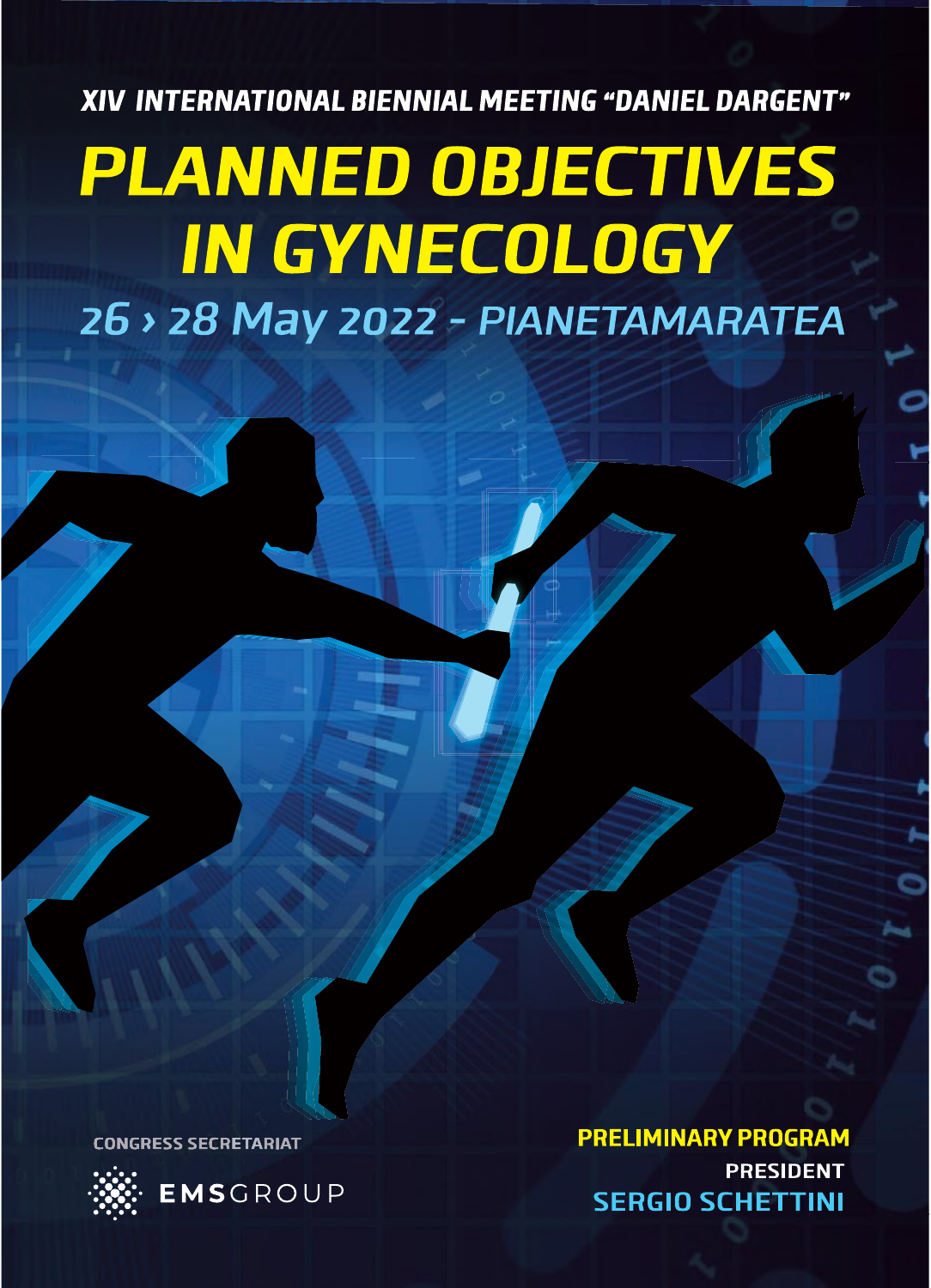## SCIENTIFIC RATIONALE

The meeting will be based on updated and interactive sessions about the most relevant and controversial issues and procedures in minimally invasive gynaecological surgery.

Leaving the deserved space and time to practical knowledges in endoscopic simulation, the notions treated will encourage the participants to actively interact with the audience as well as other collegues, with the aim of stimulate a genuine debate, discussing about the most recent diagnostic techniques and the best surgical treatment options for our patients.

Main attention will be given to the management of the patient affected by infertility caused by the major conditions susceptible of minimally invasive treatment.

The congress will be also an opportunity to finally face a whole new generation of young surgeons, and give them the opportunity to take in charge the efforts and the role of our surgical fathers.

Sergio Schettini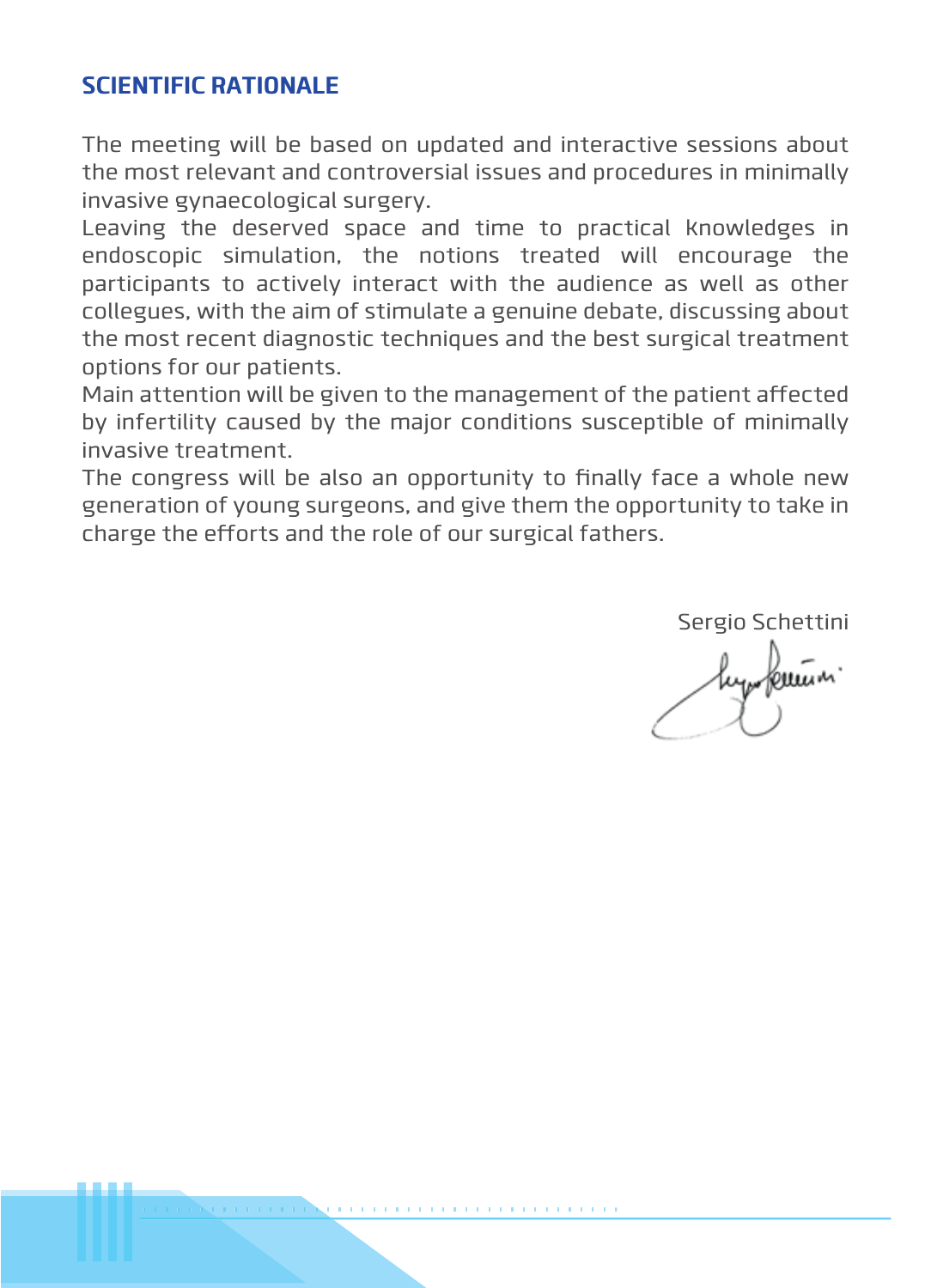## REQUESTED PATRONAGE



**AGUI Associazione Ginecologi** Universitari Italiani





ORDINE PROVINCIALE DEI MEDICI CHIRURGHI E DEGLI ODONTOIATRI POTENZA











. . . .

 $\label{eq:3.1} \begin{split} \mathbf{r} &\cdot\mathbf{r} + \mathbf{r} + \mathbf{r} + \mathbf{r} + \mathbf{r} + \mathbf{r} + \mathbf{r} + \mathbf{r} + \mathbf{r} + \mathbf{r} + \mathbf{r} + \mathbf{r} + \mathbf{r} + \mathbf{r} + \mathbf{r} \end{split}$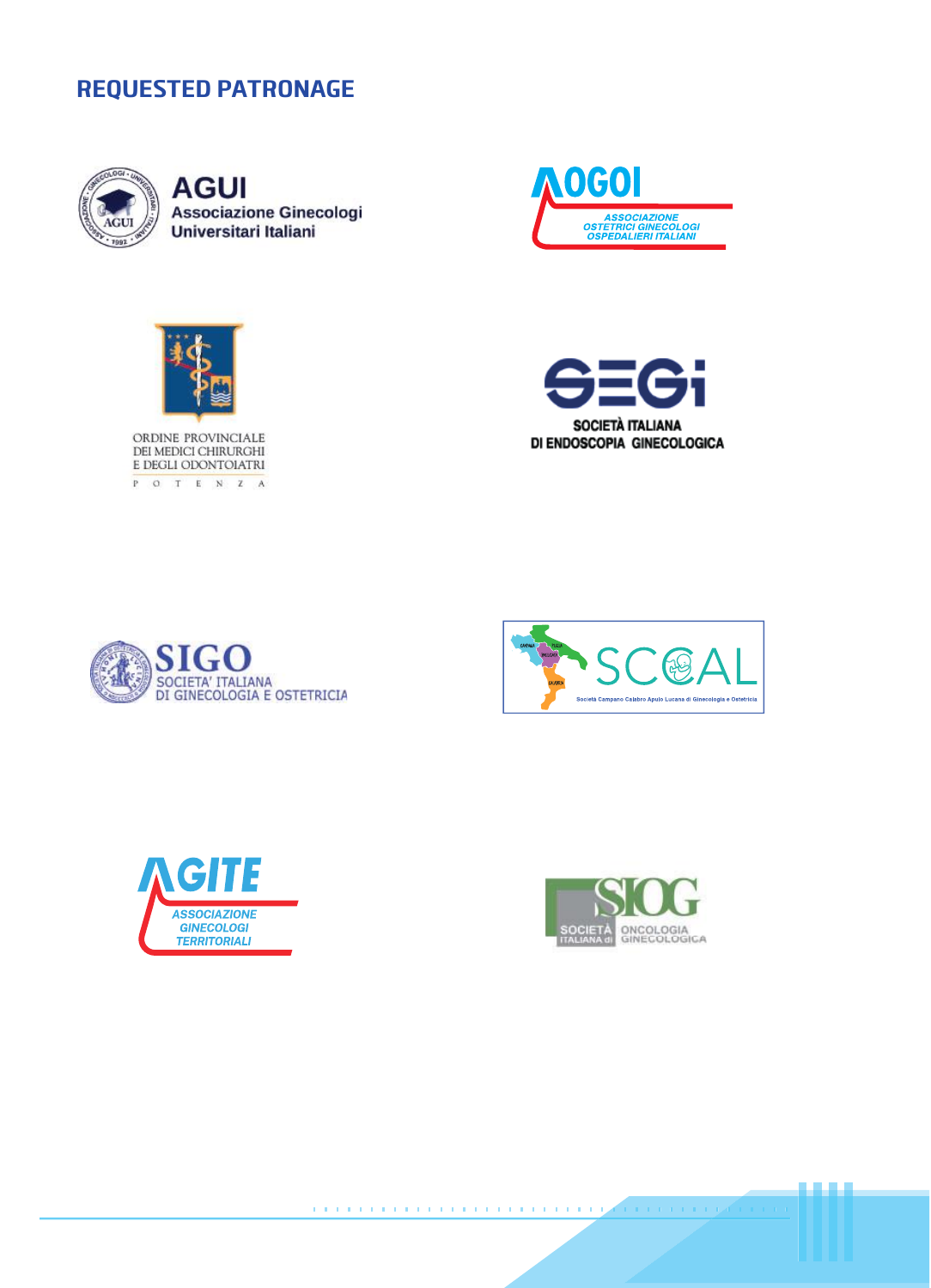# PROGRAM - PRE-CONFERENCE COURSES

# THU 26th MAY 2022 - "MERIDIANI" HALL

## 1 - THEORY AND PRACTICE OF OFFICE AND OPERATIVE HYSTEROSCOPY Coordinators: **E. Castellacci, C. De Angelis**

| $08:00 - 08:30$ | Welcome desk opening and registration                                                |
|-----------------|--------------------------------------------------------------------------------------|
| $08:30 - 08:50$ | Indications and contraindications for hysteroscopic<br>examination - G. Di Pierro    |
| $08:50 - 09:10$ | Instrumentation: outpatient hysteroscopy - J. Ottolina                               |
| $09:10 - 09:30$ | Simple rules - E. Castellacci                                                        |
| $09:30 - 09:50$ | Instrumentation: monopolar and bipolar resectoscopy -<br>G. Centini                  |
| $09:50 - 10:10$ | Resectoscopic surgical technique: polypectomy,<br>myomectomy, metroplasty - G. Prota |
| $10:10 - 10:30$ | Complications in hysteroscopy - C. De Angelis                                        |
| $10:30 - 10:50$ | <b>Ouestions &amp; answers</b>                                                       |
| $10:50 - 13:00$ | Hands-on: simulatore 3d, wet e dry-lab - C. De Angelis,<br>E. Castellacci            |
| $13:00 - 13:30$ | Test ECM and closing remarks                                                         |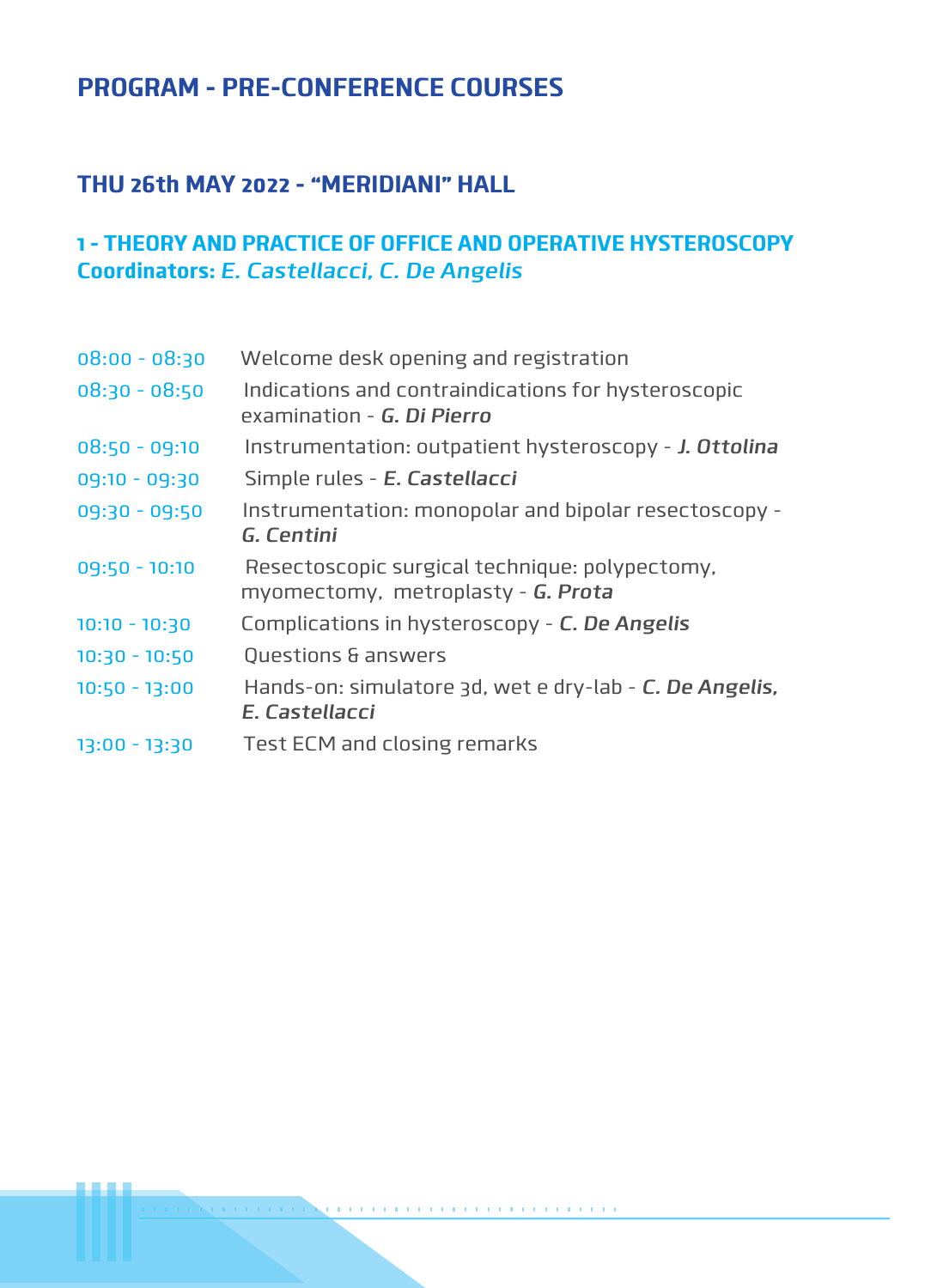## THU 26th MAY 2022 - "PARALLELI" HALL

## 2 - ULTRASOUND IN GYNAECOLOGY: A PRACTICE APPROACH Coordinators: **M.T. Orlando, M.L. Pisaturo**

| $08:00 - 08:30$ | Welcome desk opening and registration                                                                                                                                     |
|-----------------|---------------------------------------------------------------------------------------------------------------------------------------------------------------------------|
| $08:30 - 09:00$ | Ultrasound in emerging gynecological subjects -<br>M.T. Orlando. M.L. Pisaturo                                                                                            |
| $09:00 - 09:30$ | Ultrasound aspects of cavitary pathology: endometrial polyps,<br>hyperplasia and endometrial neoplasms - G. Nazzaro                                                       |
| $09:30 - 10:00$ | Study of myometrium recognition and evaluation of<br>leiomyomas and problems of differential diagnosis - B. Zizolfi                                                       |
| $10:00 - 10:30$ | Adenomyomas and adenomyosis, common and rare<br>echographic aspects - G. Nazzaro                                                                                          |
| $10:30 - 11:00$ | Diagnosis of deep localization of endometriosis.<br>Study techniques to be used in each ultrasound examination<br>to raise suspicion or diagnosis of DIES - F.D. Fascilla |
| $11:00 - 12:00$ | Live scanning and video clips show. Collegial discussion of<br>ultrasound cases                                                                                           |
| $12:00 - 12:30$ | Questions & answers                                                                                                                                                       |
| $12:30 - 13:00$ | <b>Test ECM and closing remarks</b>                                                                                                                                       |
|                 |                                                                                                                                                                           |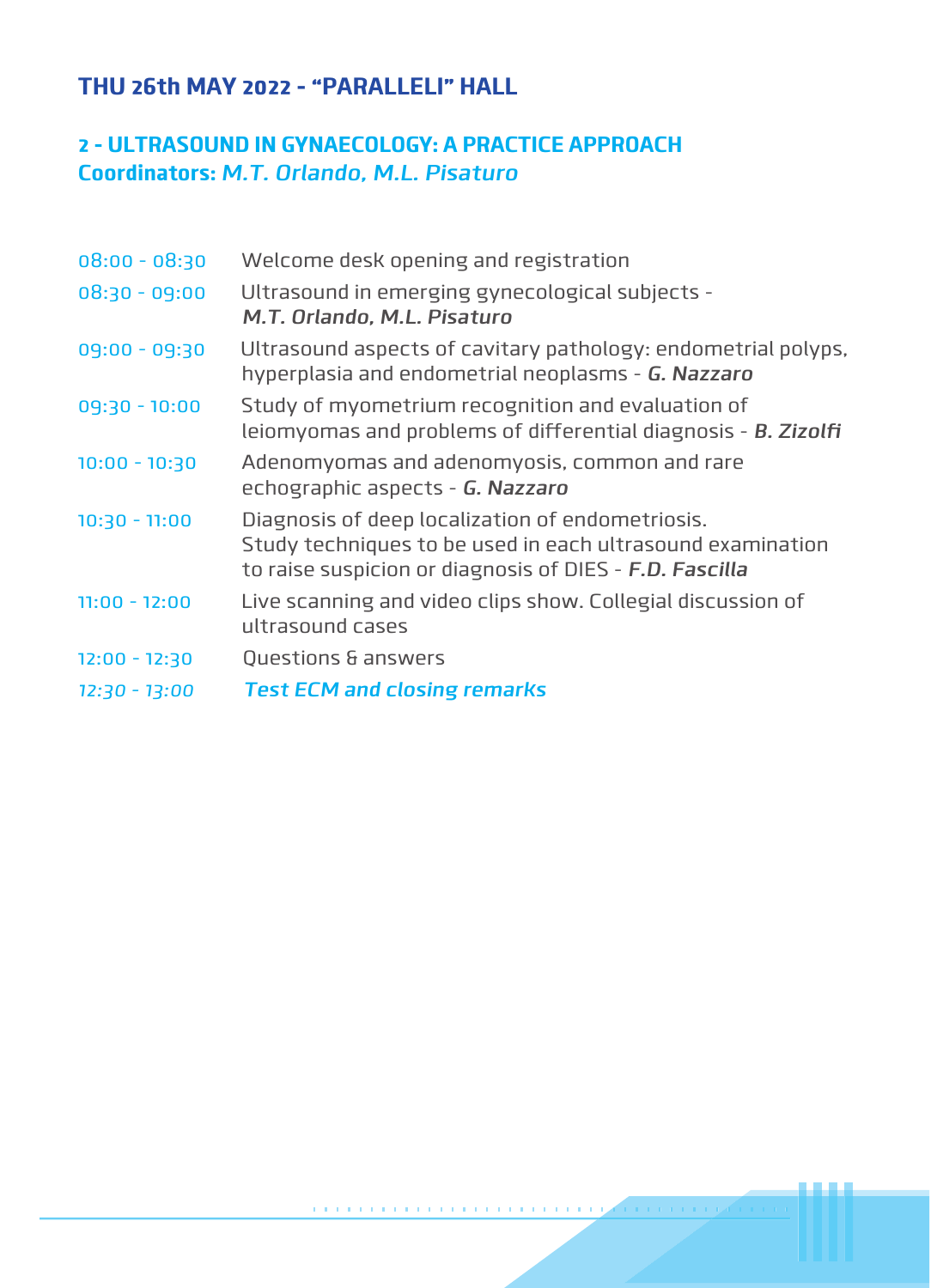# PROGRAM XIV INTERNATIONAL BIENNIAL MEETING DANIEL DARGENT "Planned objectives in gynecology"

## THU 26th MAY 2022 - "GLOBO" PLENARY HALL

| 14:30 - 14:45   | <b>Welcome desk opening and registration</b>                                             |
|-----------------|------------------------------------------------------------------------------------------|
| $14:45 - 15:00$ | Opening ceremony and welcome of the authorities                                          |
| 15:00 - 17:40   | <b>SESSION 1: ABNORMAL UTERINE BLEEDING</b><br>Chairmen: G. Centini, S. Ronsini          |
| $15:00 - 15:20$ | Diagnostic hysteroscopy is there a role? - E. Cicinelli                                  |
| 15:20 - 15:40   | Patient satisfaction in office hysteroscopy: tips and trick -<br>E. Castellacci          |
| $15:40 - 16:00$ | AUB: diagnostic algorithm for a practical guidance -<br>C. Carravetta                    |
| $16:00 - 16:20$ | Focus on fibroids, MIGS & drugs: when and how - A. Mollo                                 |
| 16:20 - 16:40   | Mechanical morcellation - M.T. Orlando                                                   |
| $16:40 - 17:00$ | The second youth of laser in hysteroscopy - L. Nappi                                     |
| $17:00 - 17:20$ | Key note: Surgical treatment: state of art - E. Zupi                                     |
| 17:20 - 17:40   | <b>Questions &amp; answers</b>                                                           |
| 17:40 - 19:20   | <b>SESSION 2: COMPLICATIONS AND RISKS IN LAPAROSCOPY:</b><br>THE NEW GENERATION APPROACH |
|                 | Chairmen: A. Maiorana. M. Vicino                                                         |
| 17:40 - 18:00   | Basic rules in laparoscopy: how to avoid complications -<br>G. Centini                   |
| $18:00 - 18:20$ | Entry: we have to take a risk - E. De Trana                                              |
| $18:20 - 18:40$ | Be aware of the Bowel!!! - G. Trojano                                                    |
| 18:40 - 19:00   | Hysterectomy: let's minimize the risk - A. Arena                                         |
| 19:00 - 19:20   | Questions & answers                                                                      |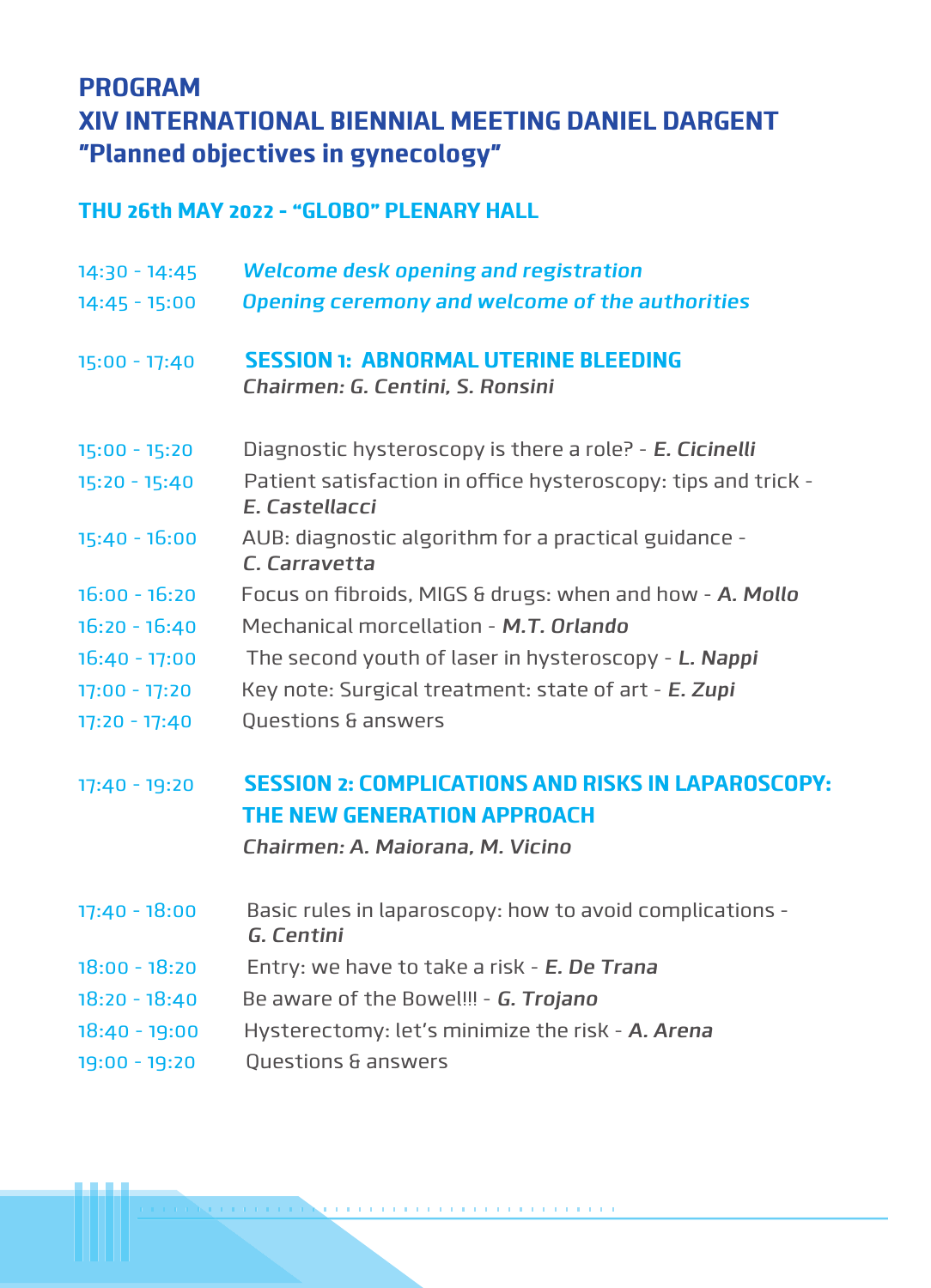## FRI 27th MAY 2022 - "GLOBO" PLENARY HALL

| 08:45 - 9:00    | <b>SPECIAL LECTURE</b><br>News in induction of labor: publication of new guidelines -<br>A. Ragusa                                      |
|-----------------|-----------------------------------------------------------------------------------------------------------------------------------------|
| 09:00 - 11:30   | <b>SESSION 3: ADENOMYOSIS: A NEW ENIGMATIC MANAGEMENT</b><br>Chairmen: A. Mattei, C.M. Stigliano                                        |
| $09:00 - 09:20$ | Key note: Adenomyosis background from pathophysiology to<br>clinical management - P. Koninckx                                           |
| 09:20 - 09:50   | Ultrasound or magnetic resonance: what's the best way<br>(diagnose, stage and plan surgery) - C. Exacoustos vs E. Scarano               |
| $09:50 - 10:10$ | Is there a relationship between adenomyosis and infertility? -<br>S. Schettini                                                          |
| $10:10 - 10:30$ | Adenomyosis beyond Infertility: obstetrical complication -<br>L. Lazzeri                                                                |
| $10:30 - 10:50$ | Adenomyosis Medical approach - A. Maiorana                                                                                              |
| $10:50 - 11:10$ | Adenomyosis surgical approach - L. Muzii                                                                                                |
| 11:10 - 11:30   | <b>Questions &amp; Answers</b>                                                                                                          |
|                 |                                                                                                                                         |
| 11:30 - 12:00   | <b>SPECIAL LECTURE</b><br><b>Estetrol/Drospirenone: an innovative contraceptive from</b><br>adolescence to perimenopause - M.T. Orlando |
| $12:00 - 14:10$ | <b>SESSION 4: REPRODUCTIVE MEDICINE</b><br>Chairmen: N. Colacurci, C. De Stefano                                                        |
| $12:00 - 12:20$ | Key note: i-ART - J. Remohi                                                                                                             |
| 12:20 - 12:40   | Maternal Obesity and Fertility -<br>G. Gennarelli                                                                                       |
| 12:40 - 13:00   | Poor Responders and Poor Prognosis - A. Iuliano                                                                                         |
| $13:00 - 13:20$ | Time Fly: Pregnancy in advanced reproductive age -<br>M.E. Coccia                                                                       |
| 13:20 - 13:40   | Pre-implantation genetic diagnosis in IVF / ICSI cycles:                                                                                |
|                 | it is always useful to do it - V. Pisaturo                                                                                              |
| $13:40 - 14:00$ | Egg donation - F. Tomei                                                                                                                 |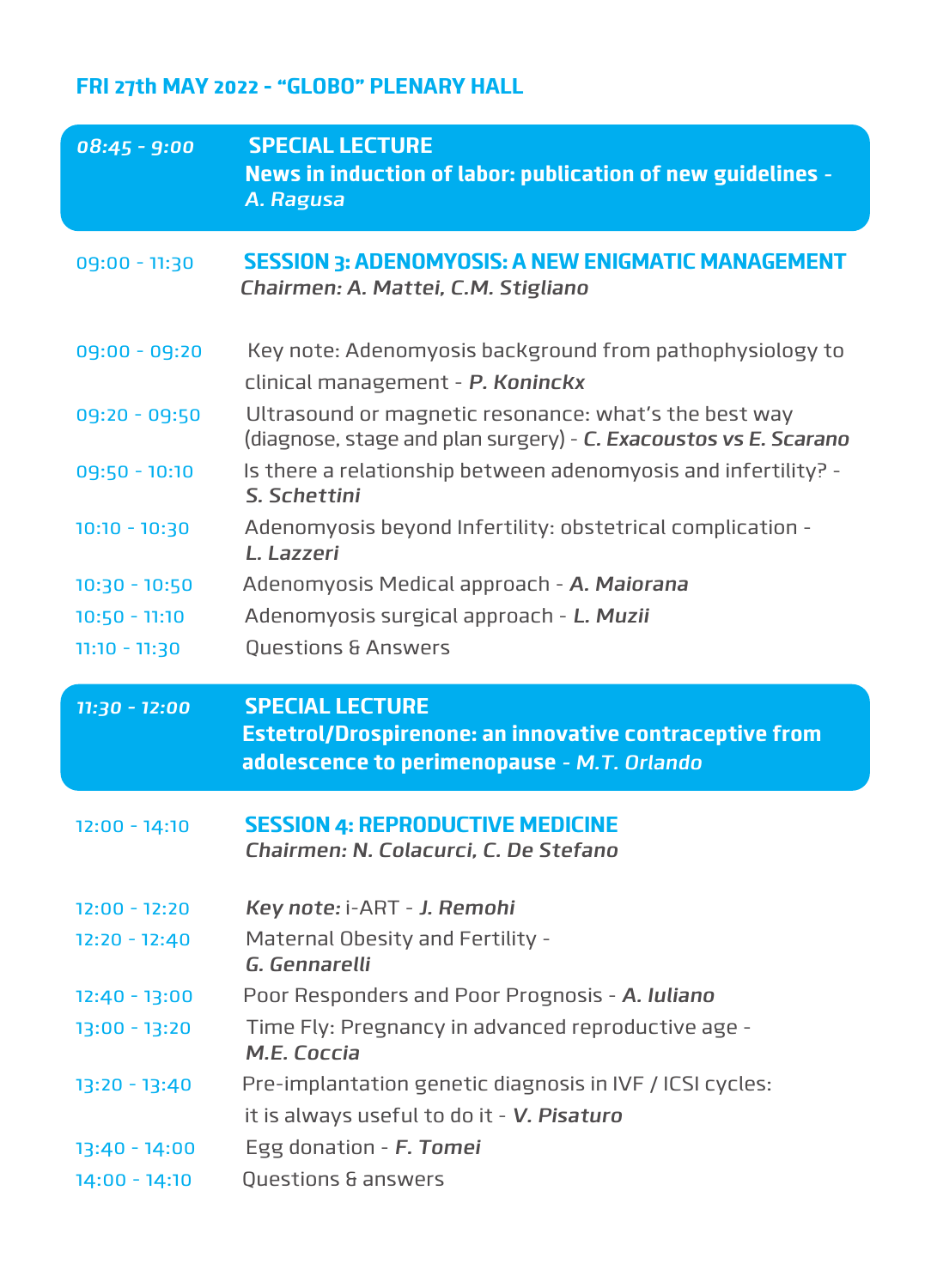| $14:10 - 15:00$ | Lunch                                                                                            |
|-----------------|--------------------------------------------------------------------------------------------------|
| $15:00 - 16:40$ | <b>SESSION 5: ONCOLOGY I</b>                                                                     |
|                 | Chairmen: A. Chiàntera, V. Trojano                                                               |
| $15:00 - 15:20$ | International Consensus Statement on preoperative diagnosis<br>of ovarian tumors - M.L. Pisaturo |
| $15:20 - 15:40$ | Uterine sarcomas: Morcellation and sarcomas is it the risk<br>still existing? - F. Zullo         |
| $15:40 - 16:00$ | Sentinel lymphnode biopsy for gynecological tumors:<br>Tips and tricks - E. Vizza                |
| $16:00 - 16:20$ | Is it time to implement molecular classification in the                                          |
|                 | management of endometrial cancer?- V. Bruno                                                      |
| $16:20 - 16:40$ | <b>Questions &amp; answers</b>                                                                   |
| $16:40 - 18:40$ | <b>SESSION 6: ONCOLOGY II</b><br>Chairmen: G. Bifulco, E. Viora                                  |
| $16:40 - 17:00$ | Keynote - BRCA: a key factor for prevention and treatment of<br>ovarian cancer - G. Scambia      |
| $17:00 - 17:20$ | ESGO quality indicators for the surgical treatment of<br>endometrial carcinoma- A. Fagotti       |
| 17:20 - 17:40   | Cervical cancer, Minimally invasive surgery: Pros and Cons -<br>V. Chiantera                     |
| $17:40 - 18:00$ | Fertility sparing surgery in oncogyn - F. Fanfani                                                |
| $18:00 - 18:20$ | Keynote: Radical hysterectomy, past, present, and future -<br>D. Querleu                         |
| $18:20 - 18:40$ | Questions & answers                                                                              |
|                 |                                                                                                  |

# FRI 27th MAY 2022 - "MERIDIANI" HALL

18:40 **ASSEMBLEA REGIONALE SOCI AOGOI**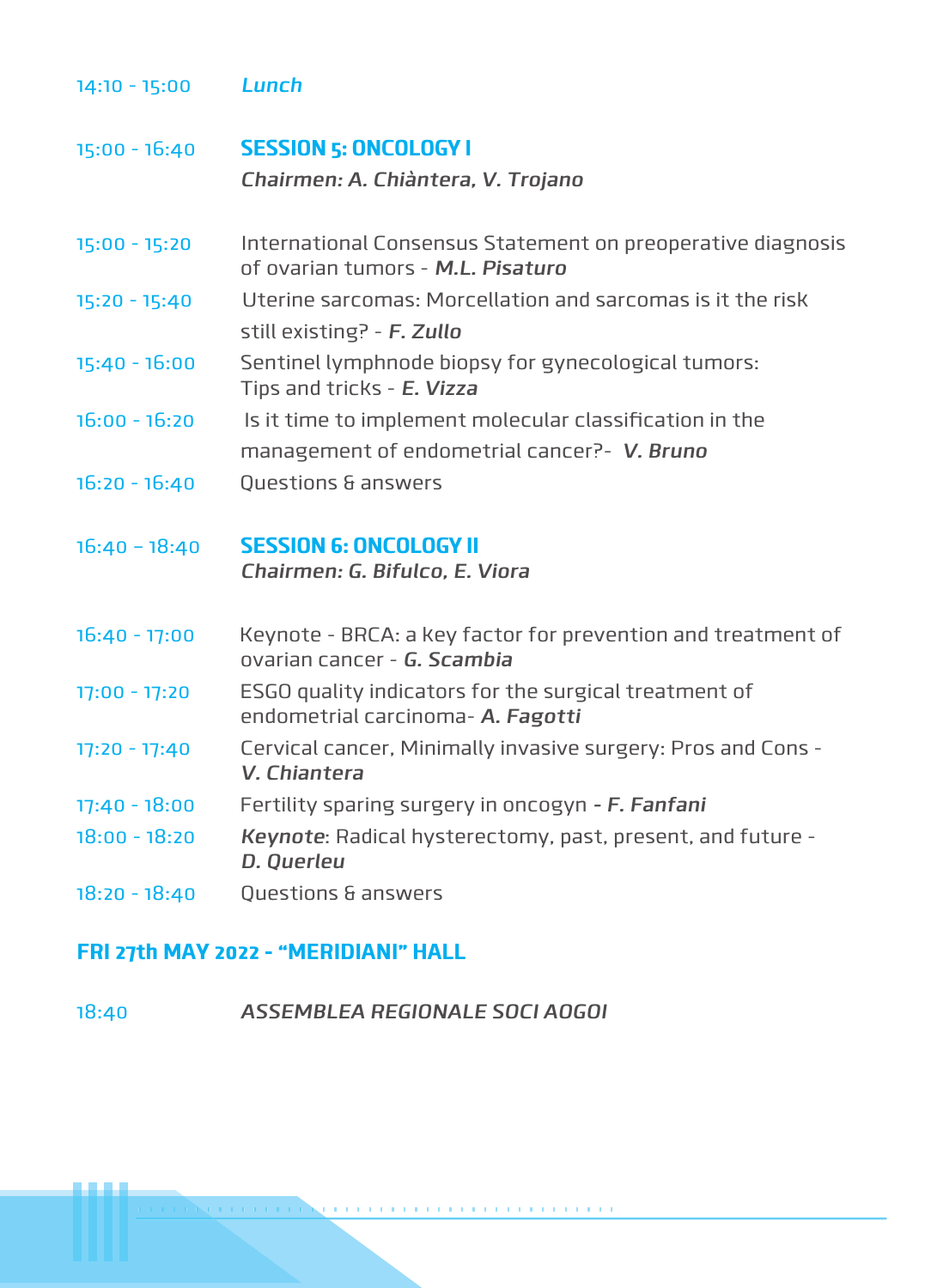## SAT 28th MAY 2022 - "GLOBO" PLENARY HALL

| $09:00 - 12:00$ | <b>SESSION 7: FUTURE INNOVATION ONGOING</b><br>Chairmen: S. Schettini, E. Zupi      |
|-----------------|-------------------------------------------------------------------------------------|
| 09:00 - 09:30   | The uterine septum and its clinical insights - S. Bettocchi                         |
| $09:30 - 10:00$ | Isthmocele: vaginal or hysteroscopic approach?<br>A. Di Spiezio Sardo vs V. Benini  |
| $10:00 - 10:30$ | Vaginal natural orifice transluminal endoscopic surgery:<br>V-notes - M. Candiani   |
| 10:30 - 11:00   | Key note: Innovation in hysteroscopy? The hysteroscopy<br>digital clinic - R. Campo |
| 11:00 - 11:30   | Key note: Major advances in gynaecological MIS 2021-<br>A. Wattiez                  |
| $11:30 - 12:00$ | <b>Ouestions &amp; answers</b>                                                      |
| 12:00 - 12:30   | <b>Test ECM</b>                                                                     |
|                 |                                                                                     |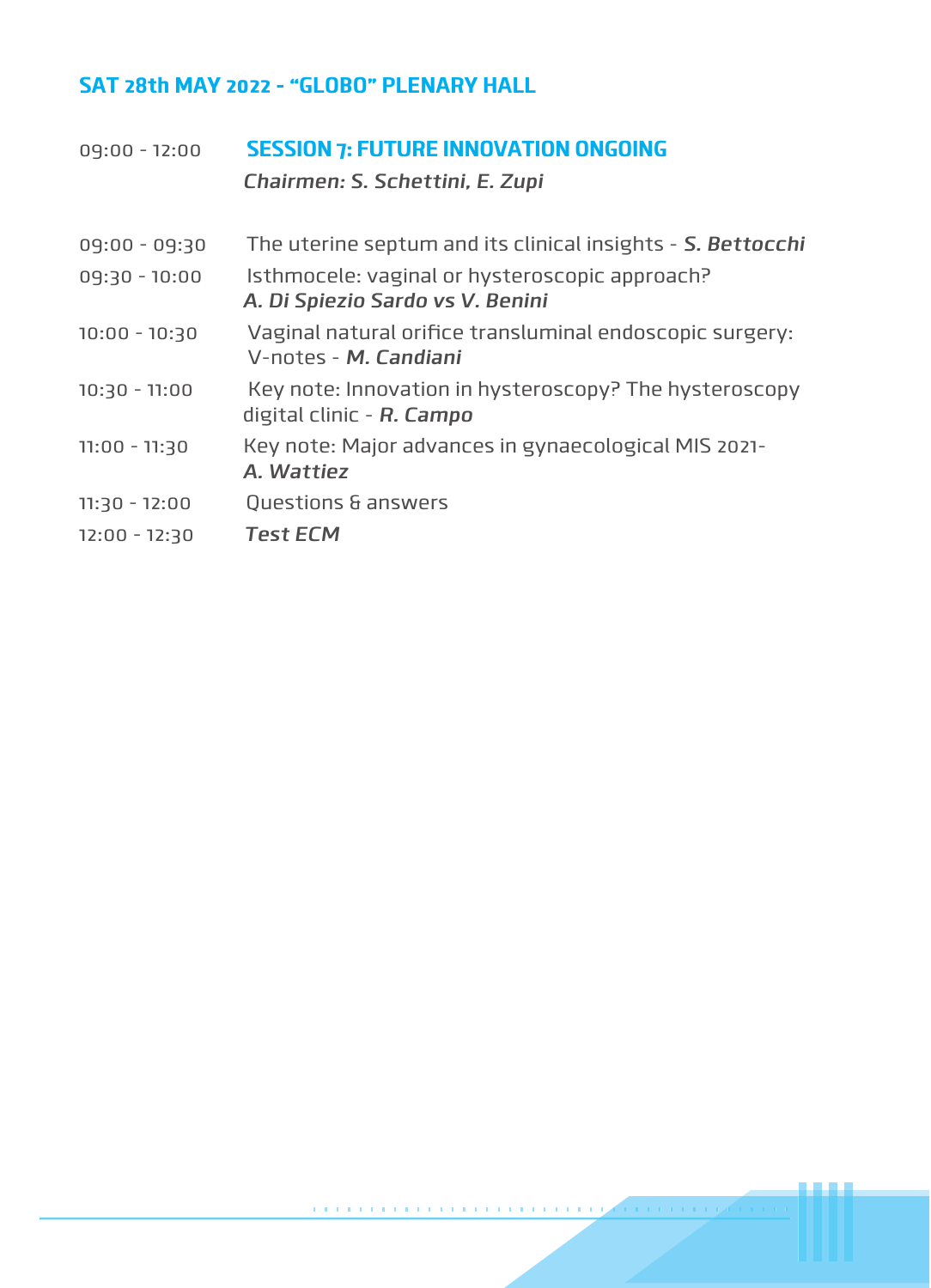#### **FACULTY**

Arena A. - Bologna Benini V. - Milano Bettocchi S. - Bari Bifulco G. - Napoli Bruno V. - Roma Campo R. - Belgio Candiani M. - Milano Carravetta C. - Napoli Castellacci E. - Firenze Centini G. - Siena Chiàntera A. - Napoli Chiantera V. - Palermo Cicinelli E. - Bari Coccia M.E. - Firenze Colacurci N. - Napoli De Angelis C. - Roma De Stefano C. - Avellino De Trana E. - Potenza Di Pierro G. - Potenza Di Spiezio Sardo A. - Napoli Exacoustos C. - Roma Fagotti A. - Roma Fanfani F. - Roma Fascilla F.D. - Bari Gennarelli G. - Torino

Iuliano A. - Potenza Koninckx P. - Belgio Lazzeri L. - Siena Maiorana A. - Palermo Mattei A. - Firenze Mollo A. - Salerno Muzii L. - Roma Nappi L. - Foggia Nazzaro G. - Napoli Orlando M.T. - Potenza Ottolina J. - Milano Pisaturo M.L. - Potenza Pisaturo V. - Milano Prota G. - Potenza Querleu D. - Francia Ragusa A. - Roma Remohi J. - Spagna Ronsini S. - Vallo della Lucania (SA) Scambia G. - Roma Scarano E. - Potenza Schettini S. - Potenza Stigliano C.M. - Paola Tomei F. - San Donà di Piave (VE) Trojano G. - Matera Trojano V. - Bari

Vicino M. - Bari Viora E. - Torino Vizza E. - Roma Wattiez A. - Belgio Zizolfi B. - Napoli Zullo F. - Napoli Zupi E. - Roma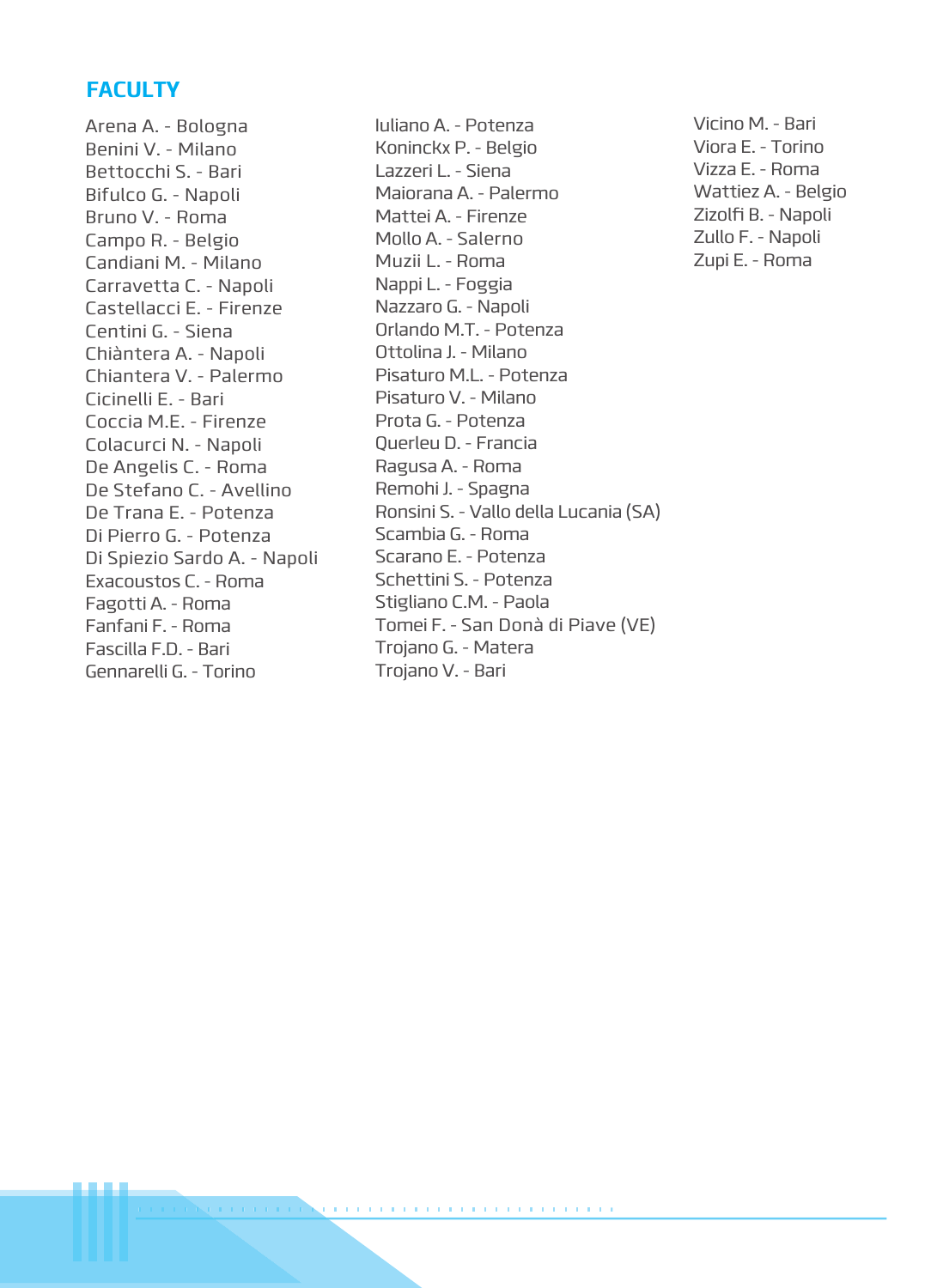## SPONSORSHIP (non-conditioning contributions)

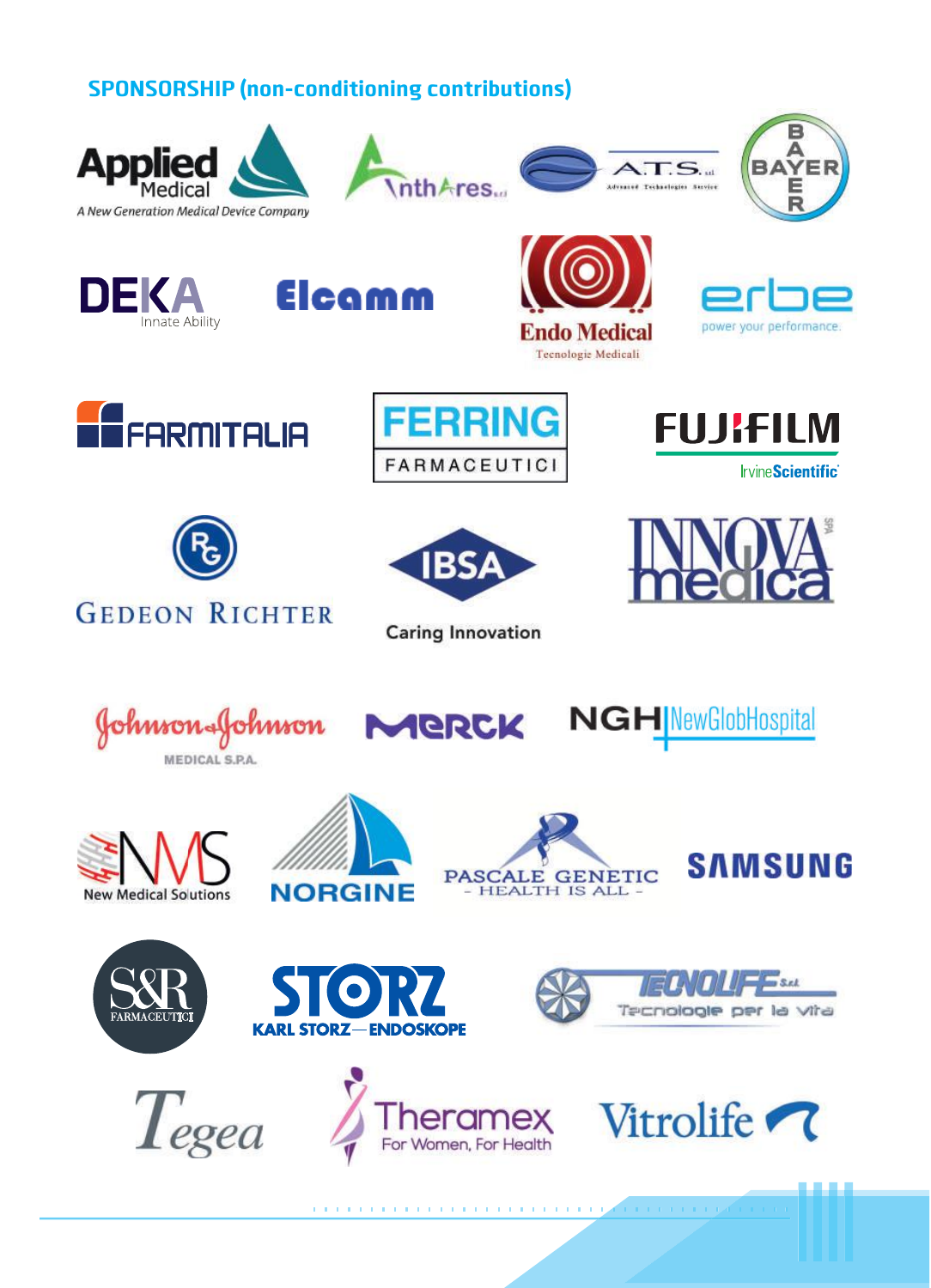#### GENERAL INFORMATION

#### PRESIDENT

**S. Schettini**

#### SCIENTIFIC SECRETARIAT

**M.T. Orlando, M.L. Pisaturo**

#### LOCAL COMMITTEE

**E. De Trana, G. Di Pierro, A.Iuliano, A. Martoccia, G. Prota**

#### CONGRESS VENUE

#### **Pianetamaratea Hotel**

(Contrada Santa Caterina, 50 - 85046 Maratea - PZ)

#### **ECM**

| <b>CONGRESS</b>                                                                                                                                                                                                                                            | <b>Pre-Conference Courses</b>                                                                                                                                                                                                          |
|------------------------------------------------------------------------------------------------------------------------------------------------------------------------------------------------------------------------------------------------------------|----------------------------------------------------------------------------------------------------------------------------------------------------------------------------------------------------------------------------------------|
| Credits: 16<br>for the following professional figures:<br>Surgeon (Gynecology and Obstetrics,<br>Endocrinology, Neonatology, Pediatrics,<br>Urology, Anesthesiology and Intensive<br>Care, Oncology, Radiodiagnostics);<br>Biologist; Nurse; Obstetrician. | <b>Theory And Practice Of Office And</b><br>Operative Hysteroscopy (credits 5,2)<br>Ultrasound In Gynaecology: A Practice<br>Approach (credits 5,2)<br>for the following professional figures:<br>Surgeon (Gynecology and Obstetrics). |
|                                                                                                                                                                                                                                                            |                                                                                                                                                                                                                                        |

#### REGISTRATION FEES

| <b>CONGRESS</b> | <b>Pre-Conference Courses</b> |
|-----------------|-------------------------------|
|                 |                               |

€ 300,00 + iva 22% ----- Surgeon/Biologist € 150,00 + iva 22% ----- Surgeon € 100,00 + iva 22% ----- Student/ Nurse/Obstetrician

## CONGRESS SECRETARIAT AND PROVIDER ECM



ID Provider 3765 Via A. Manzoni, 259 -80123 Napoli Tel. 0815752799 – Cell. 3939913739 www.emsgroup.it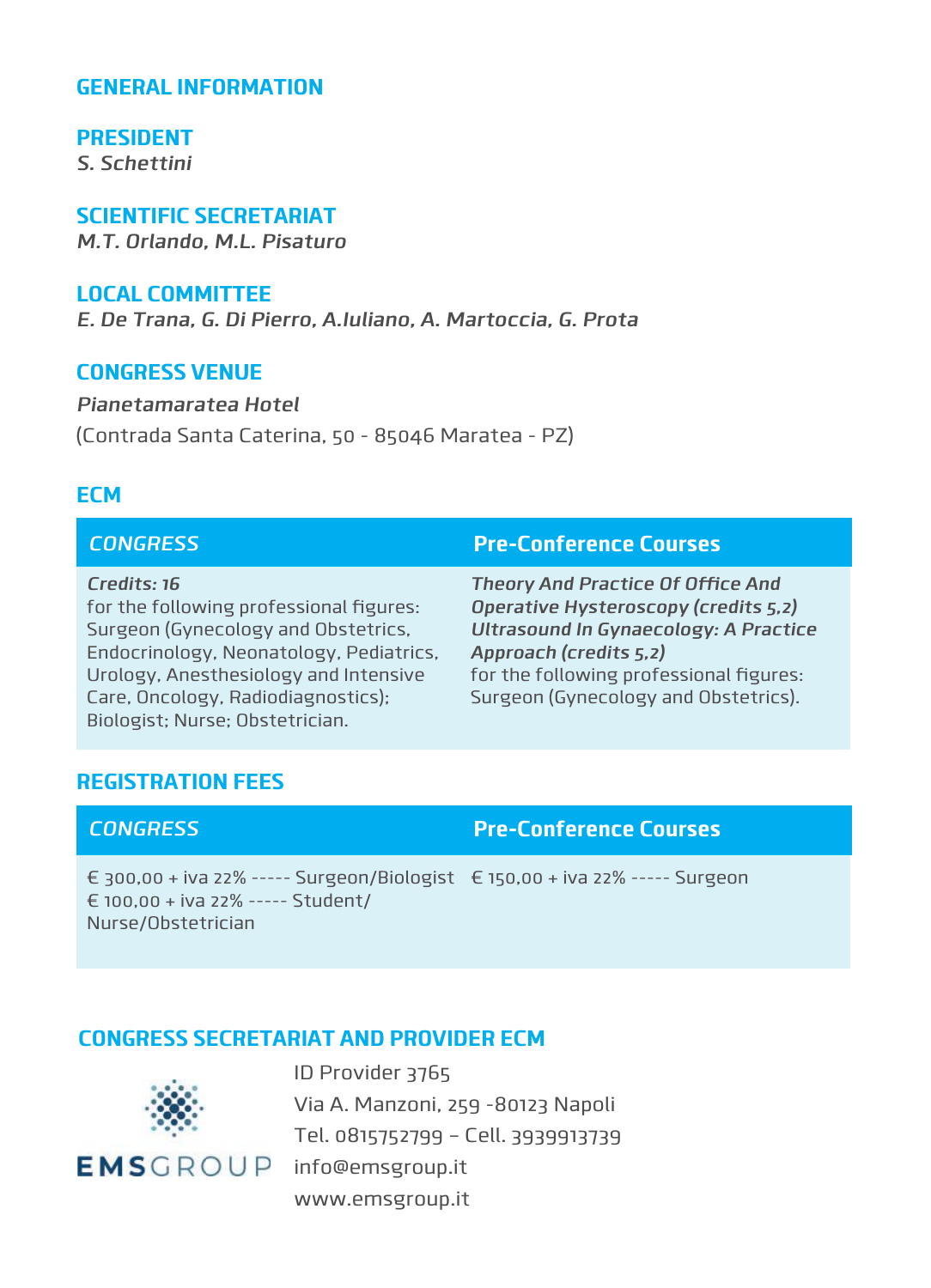$1 - 1/2$ 

. . . .